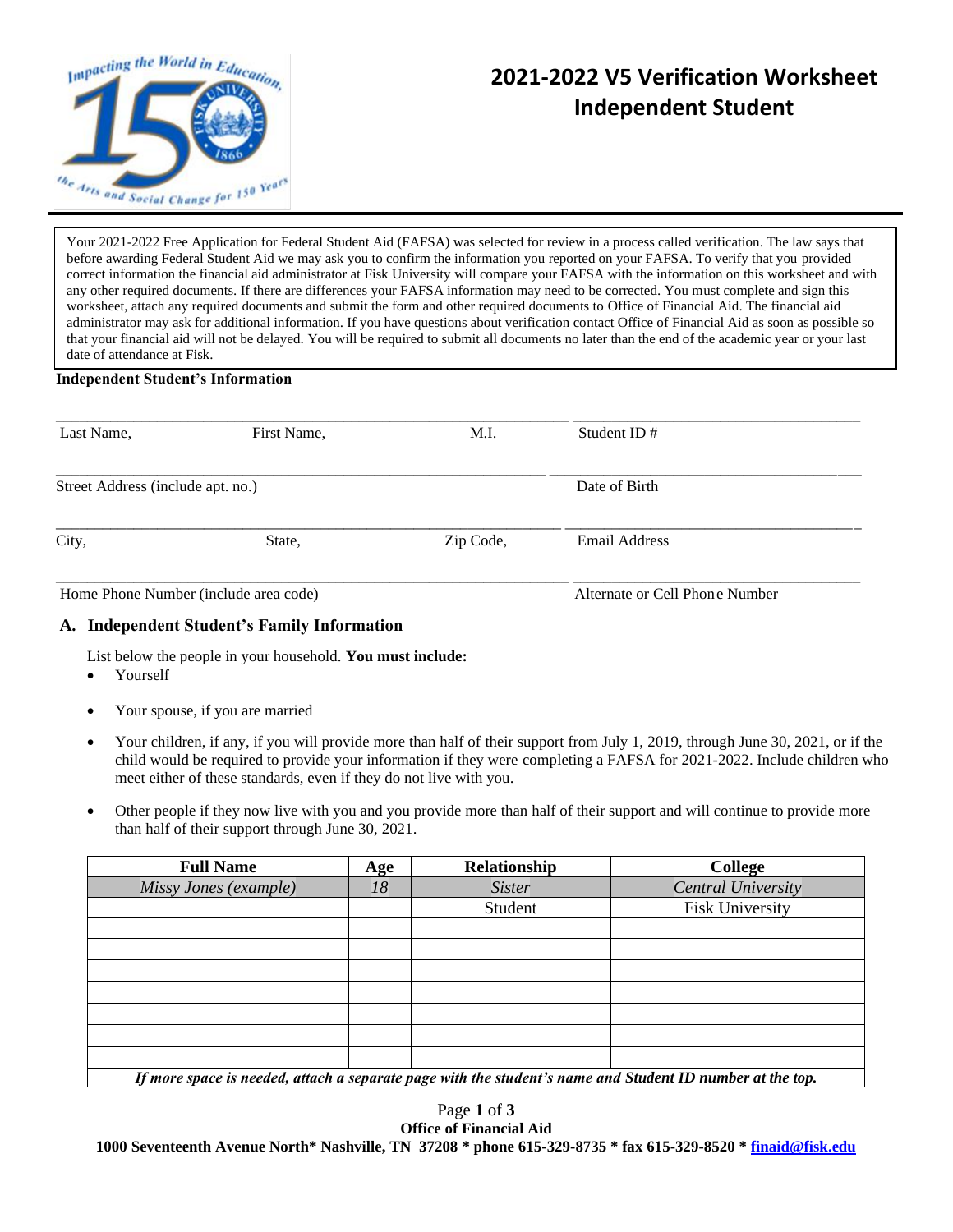### **B. Independent Student's Income Information to Be Verified**

1. **TAX RETURN FILERS** - *The best way to verify income is by using the IRS Data Retrieval Tool that is part of FAFSA on the Web. If the student has not already used the tool, go to FAFSA.gov, log in to the student's FAFSA record, select "Make FAFSA Corrections," and navigate to the Financial Information section of the form. From there, follow the instructions to determine if the student is eligible to use the IRS Data Retrieval Tool to transfer 2019 IRS income tax information into the student's FAFSA. It takes up to two weeks for IRS income information to be available for the IRS Data Retrieval Tool for electronic IRS tax return filers, and up to eight weeks for paper IRS tax return filers.*

#### **Check only ONE box from below if you filed a 2019 tax return.**

☐ Check here **if you used, or will use**, the IRS Data Retrieval Tool to transfer your tax information to your FAFSA, and **skip to section C.**

□ Check here if you **did not** use the IRS Data Retrieval Tool. Attach a copy of your IRS Tax Return Transcript to this form. Contact the IRS at<http://www.irs.gov/Individuals/Get-Transcript> or 1-800-908-9946 to request a copy of your 2019 IRS Tax Return Transcript, and **skip to section C.**

#### 2. **NONFILERS**

#### **Check only ONE box from below if you DID NOT file a 2019 tax return, list every employer even if they did not issue an IRS W-2 form.**

□ The student (and, if married, the students spouse) was not employed and had no income earned from work in 2019.

□ The student (and, if married, the students spouse) was employed in 2019 and has listed below the names of all the student's employers, the amount earned from each employer in 2019 even if they did not receive an IRS W2 form, and whether an IRS W-2 form is attached. Attach copies of all 2019 IRS W-2 forms issued to the student by employers.

| <b>Student Employer's Name</b>                                                                            | 2019 Amount Earned | <b>Check if W-2 Attached</b> |  |  |
|-----------------------------------------------------------------------------------------------------------|--------------------|------------------------------|--|--|
| Suzy's Auto body Shop (example)                                                                           | $$2,000$ (example) |                              |  |  |
|                                                                                                           |                    |                              |  |  |
|                                                                                                           |                    |                              |  |  |
|                                                                                                           |                    |                              |  |  |
| If more space is needed, attach a separate page with the student's name and Student ID Number at the top. |                    |                              |  |  |